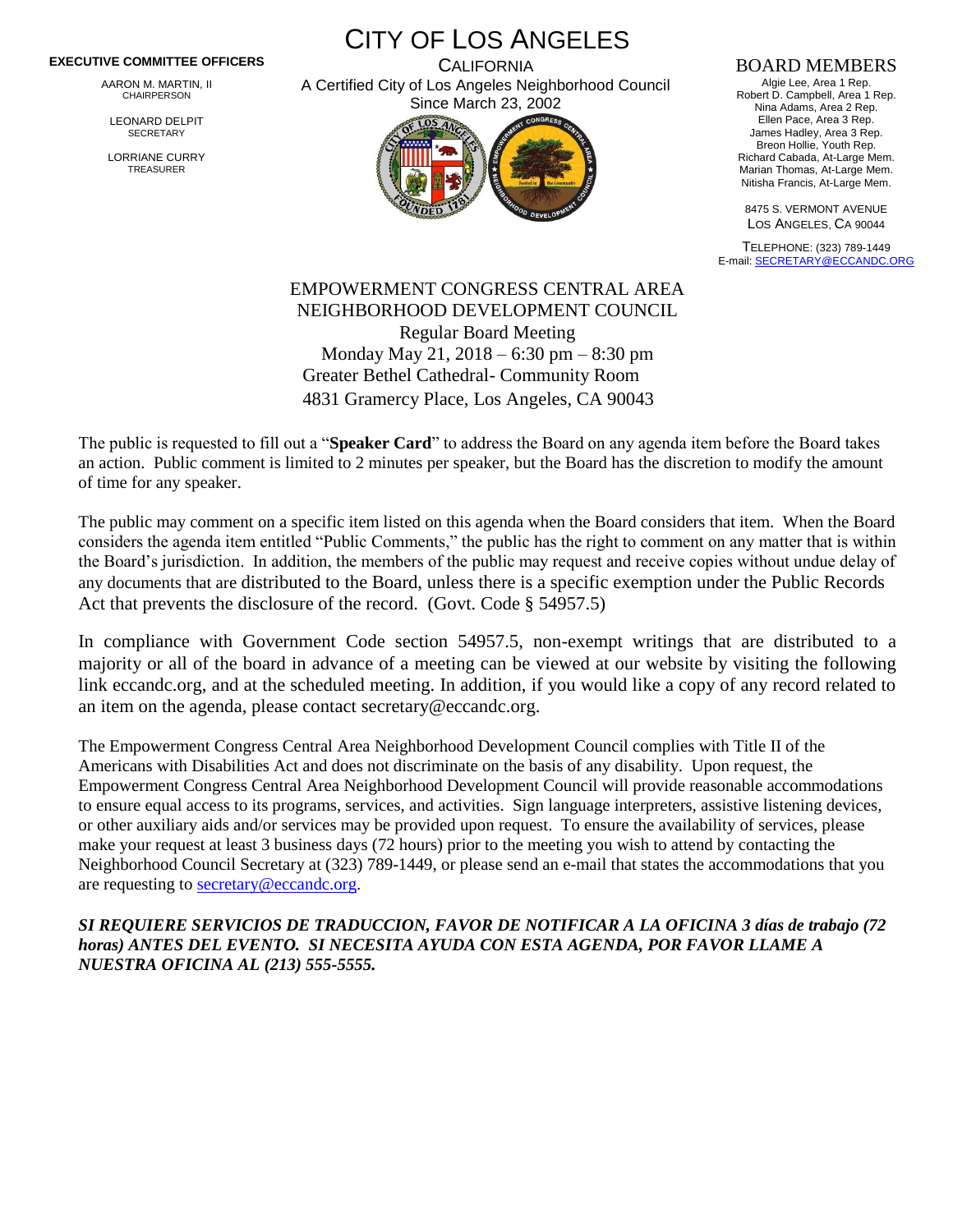- 1. Welcome and Board of Directors called to order. (Chairperson) [Start Time 6:30pm 6:35pm] **Chairperson Report (Aaron M. Martin, II)**
- 2. Pledge of Allegiance (Youth Representative) [6:35pm 6:40pm]
- 3. Roll Call (Secretary) Quorum Present Yes/No [6:40pm 6:45pm]
- 4. (Action Items) Meeting Minutes (Secretary) [6:45pm 6:50pm] a. Discuss and possible action to approve meeting minutes held on April 28, 2018 Motion By:  $2<sup>nd</sup> By: Yes Votes: ( ) No Votes: ( ) Abstentions: ( )$ Motion Carries: (Yes) or (No)
- 5. (Action Item) Treasure Report (Treasure) [6:50pm 7:00pm] a. Discuss and possible action to approve treasure report dated May 21, 2018 Motion By:  $2<sup>nd</sup> By: Yes Votes: () No Votes: () Abstentions: ()$ Motion Carries: (Yes) or (No)
- 6. Elected Officials (Reports to Community) [7:00pm 7:15pm] United States House of Representative, Congresswoman Karen Bass (37<sup>th</sup> Congressional District) California State Senate Holly Mitchell Office (30th Senate District) California State Assembly, Assemblyperson Sydney Kamlager (54th Assembly District) California State Assembly, Assemblyperson Reggie Sawyer (59th Assembly District) County of Los Angeles, Supervisor Mark Ridley-Thomas (2nd County District) City Los Angeles, Mayor Eric Garcetti Office, City of Los Angeles, City Attorney Mike Feuer Office City of Los Angeles, Councilman Marqueece Harris-Dawson Office (8th Council District)
- 7. Public Officials (Reports to Community) [7:15pm -7:30pm] California Highway Patrol, (CHP) Los Angeles County Sheriff Department Los Angeles Police Department, (Southwest and  $77<sup>th</sup>$ ) Los Angeles Unified School Police Department (Horace Mann and Obama Prep.) Los Angeles Fire Department, (Station No. 66) City Departments & Bureaus, Boards & Commissions, City Council Committees Certified Neighborhood Councils in Region 10